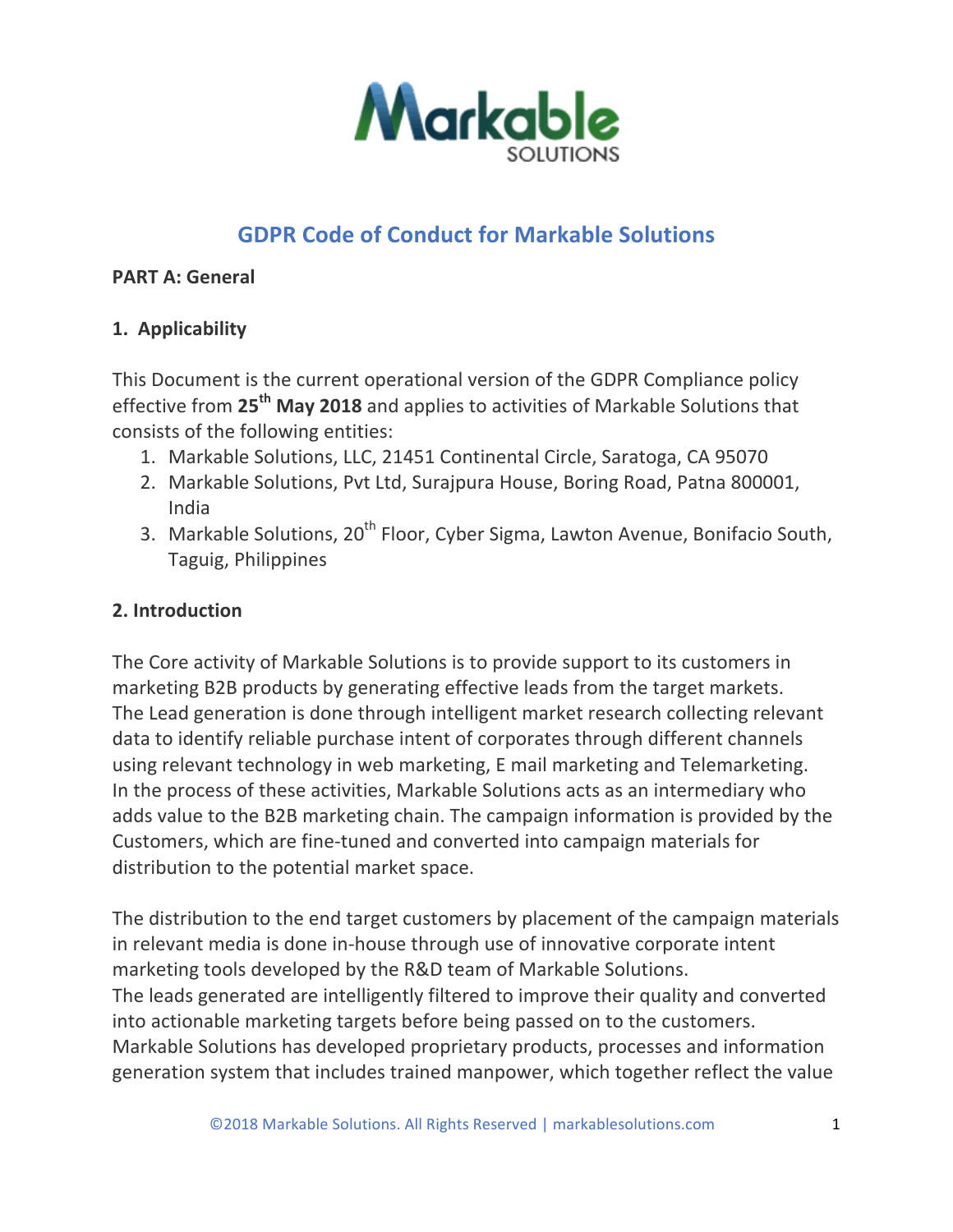proposition that Markable Solutions brings to the B2B marketing eco system across the globe. Sustaining and nurturing this expertise and using it for harnessing commercial opportunities represents a legitimate interest of the Markable Solutions. This Code of GDPR Compliance adopted by Markable Solutions declares that Markable Solutions is committed to the concept of "Privacy as a fundamental right of a citizen of a democratic society" across the globe and in good faith shall implement all the Privacy principles mandated under GDPR where it is applicable. Markable Solutions however discloses that it is its legitimate interest that it carries on a legitimate business operation across the globe as a B2B market intermediary and it is the democratic right of Markable Solutions to carry on its business in good faith without conflicting with the rights of the individual natural persons whose Privacy is sought to be protected under GDPR.

Markable Solutions also discloses that its business model requires collection of only the Data of business entities which are outside the purview of GDPR and Business Contact data which is not personal data per-se but may include personally identifiable information in part but does not include personal data of children and Personal data that is classified as "Special categories" under GDPR.

#### **3. GDPR Exposure**

Markable Solutions is basically a "B2B marketing intermediary" which operates across the globe generating marketing leads and servicing clients in many countries. Markable Solutions does not operate in the consumer market in the EU and hence does not either directly or indirectly collect personal information of EU data subjects. The data that Markable Solutions collects is generally in the category of Business Contact Data of corporate employees which inter-alia contains the name, the work e-mail and work phone number.

A part of B2B marketing leads are generated in the EU countries and in UK. Some of the Customers located in EU/UK may also avail the services of Markable Solutions. Currently a majority of interactions with Customers is in the US and a majority of interactions with Lead Generating happens in the Philippines and India. The GDPR exposure of Markable Solutions is therefore recognized when Business Contact Data is collected from business organizations operating in EU/UK regions.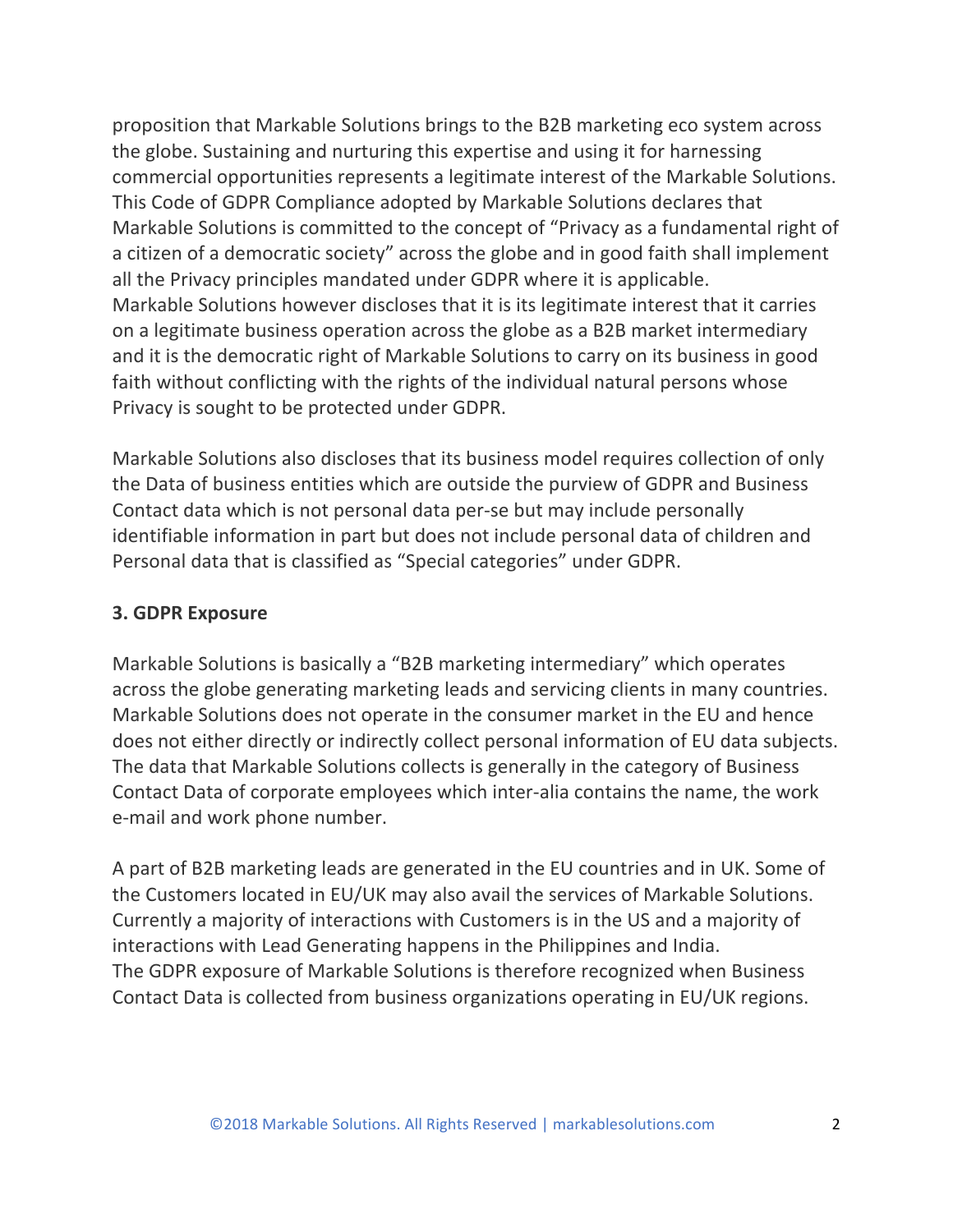#### **4. Approach to GDPR Compliance**

In order to enable application of as stringent a norm as feasible to the processing of Data which is exposed to GDPR Compliance Risk, Markable Solutions adopts a policy to treat GDPR Sensitive Data (GSD) as "Sensitive Data" flowing through the Markable Solutions' resources by tagging the incoming data with a suitable tag to classify it as GSD where applicable. The Privacy protection of data subjects and Security of information related to Privacy protection in respect of the GSD tagged data is factored into the design of the support structure.

Though data is processed in specific locations and the technical infrastructure for processing GSD are located in such specified locations, an enterprise level GDPR awareness has been created and will continue to be pursued so that the principles of this GDPR Code of Conduct percolates to the entire organization beyond GSD processing to include the Marketing, Financial, and Managerial functions which may be located in different locations with their own technical and administrative infrastructure.

In order to effectively implement the security for the entire data processing infrastructure, the Company has adopted a comprehensive information security policy which includes multiple sub policies regarding data access, processing storage, transmission etc.

#### **5. Privacy Commitment**

Markable Solutions recognizes that "Privacy" is an important democratic right in the civil society. As a responsible corporate entity, Markable Solutions is committed to protection of Privacy of all individual natural persons whose personal data comes into the corporate data repository for processing. In view of the presence of Customers in EU/UK and the monitoring of activities of corporate employees residing in EU/UK, Markable Solutions has chosen to adopt GDPR Compliance standards towards protection of Privacy of all-natural persons who may interact with the Group even where such interaction is only in their capacity as employees of different business entities pursuing the business objectives of their respective business organizations.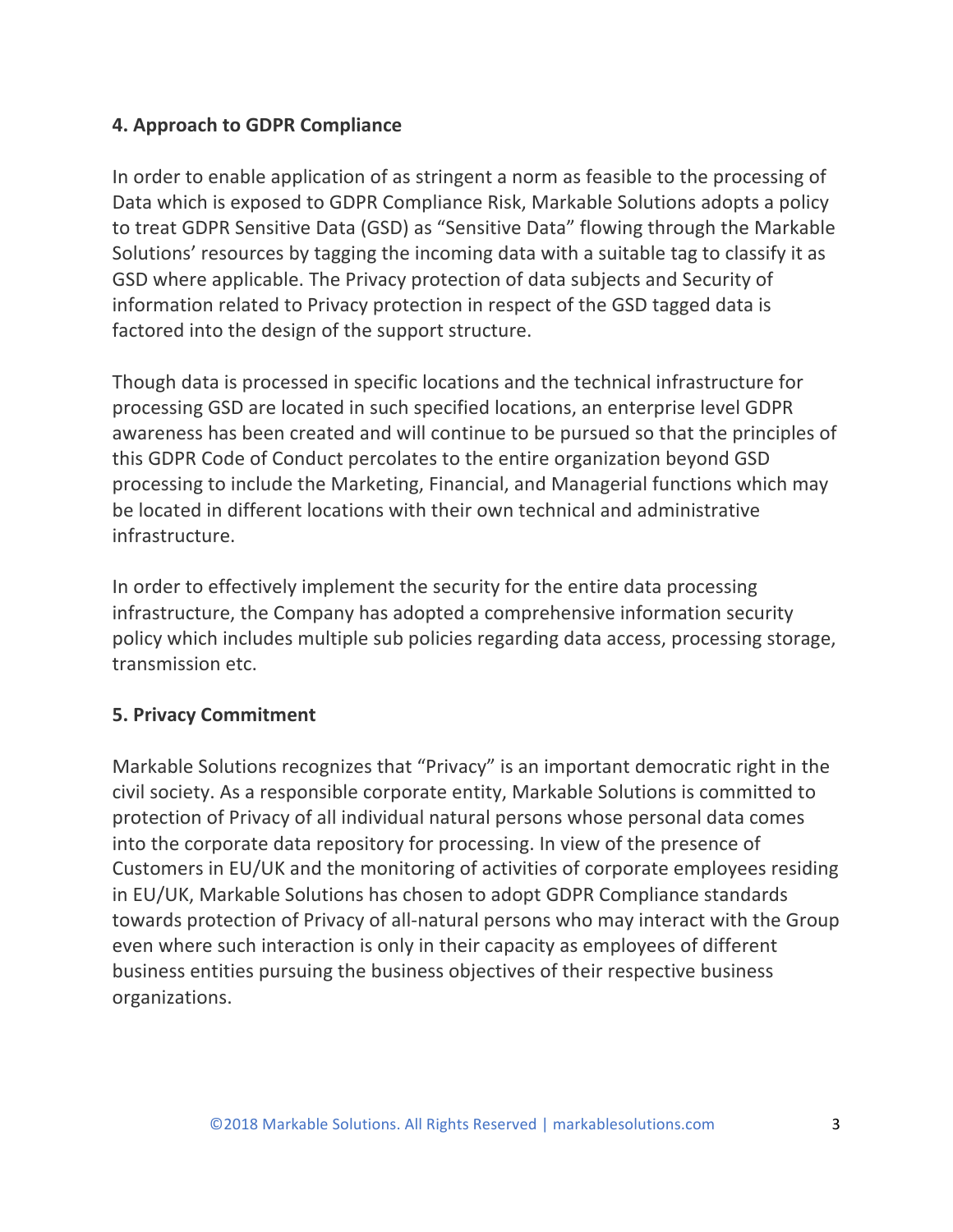#### **6. Legitimate Interest**

The Core activity of Markable Solutions involves processing of data related to purchase of different products for corporate use. The activity spectrum includes Collection, Aggregation, Analysis, Segmentation and intent monitoring. In the process of such processing, Markable Solutions adds value to the raw data that is collected from the business environment and converts it into value added business decision aiding information.

The Raw Data collected is recognized as data belonging to the data subject and to which the Data Subject's rights under GDPR is applicable. The value addition to the data that occurs during the process arises out of the proprietary data processing capabilities of Markable Solutions on which Markable Solutions has a certain level of Intellectual Property Right claim.

If any data has been pseudonymized, the value added pseudonymized data shall be considered as data on which Markable Solutions has legitimate interest to use for further research. Non Pseudonymized data even in the value-added state is subject to the exercise of Data Subject's rights such as Access, Rectification, Restriction, Portability and Erasure. Pseudonymized data if any will not be classified as GDPR sensitive.

Markable Solutions possesses a legitimate business interest as recognized under Article  $6(1)(f)$  of the EU GDPR regulations, in the collection and processing of Business-related data such as firmographics and Business Contact data of decisionmaking officials in the business entities.

Also, the business of Markable Solutions involves operations within and outside EU countries and hence is exposed to statutory obligations of different countries related to Data Processing as well as other laws applicable to business in general and IT related activities, as envisaged under Article  $6(1)(c)$  of the EU GDPR regulations. Further Markable Solutions has adopted business practices for lawful processing incorporating the principles of EU GDPR as enunciated under Article 6, including obtaining informed explicit consent where required and adhering to the requirements of contractual obligations with the data subjects if any.

The policies of Markable Solutions on Privacy and Data Protection are therefore structured with specific Privacy and Information Security controls that address the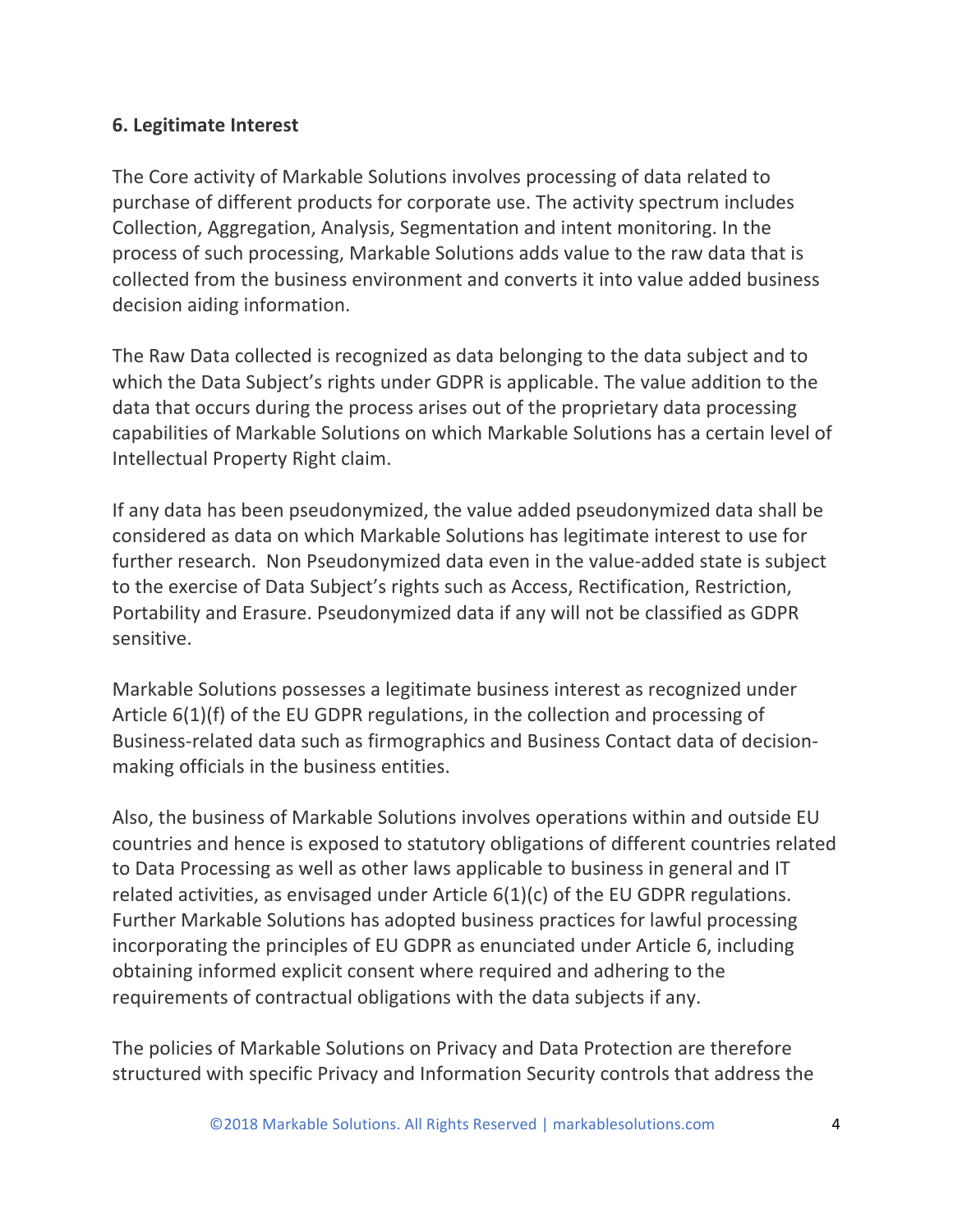issue of identifying GDPR sensitive data at the stage of its origin and entry into the Markable Solutions system and tagging them throughout its life cycle of processing. **7. Expanding the Scope of Compliance to the Data Processing eco-system**

Further, keeping the legislative intent of protecting the fundamental right to privacy of individuals, enunciated under EU GDPR, appropriate Technical and Organizational/Administrative controls are maintained to ensure that all down stream business associates who may have access to GDPR sensitive data for processing on behalf of Markable Solutions are also GDPR compliant.

## **8. Limitations of this Document**

The Following paragraphs provides the umbrella policy of Markable Solutions for GDPR compliance at the Corporate level highlighting the approach of Markable Solutions on achieving a satisfactory level of compliance of GDPR principles in its operations.

This policy document is meant for limited sharing with stakeholders including business entities outside the Markable Solutions and hence excludes proprietary information on the processing where it is essential to protect the Intellectual Property of the organization.

Any request for disclosure of information beyond what is stated here will be addressed under the Data Disclosure Policy of Markable Solutions and such requests may be directed to the DPO through an authenticated e-mail.

### **PART B: Specific Policy Outlines**

### **1. Assigned Responsibility**

Markable Solutions has a designated a "Data Protection Officer" (DPO) as envisaged under GDPR. The DPO will be the contact person to handle all Data Subjects requests and complaints. Considering the current level of risk exposure to GDPR sensitive data in the Markable Solutions, it is considered that the core activity of Markable Solutions does not involve a large scale and systematic monitoring of EU data subjects nor offering of any services to individuals in EU and hence there is no requirement to designate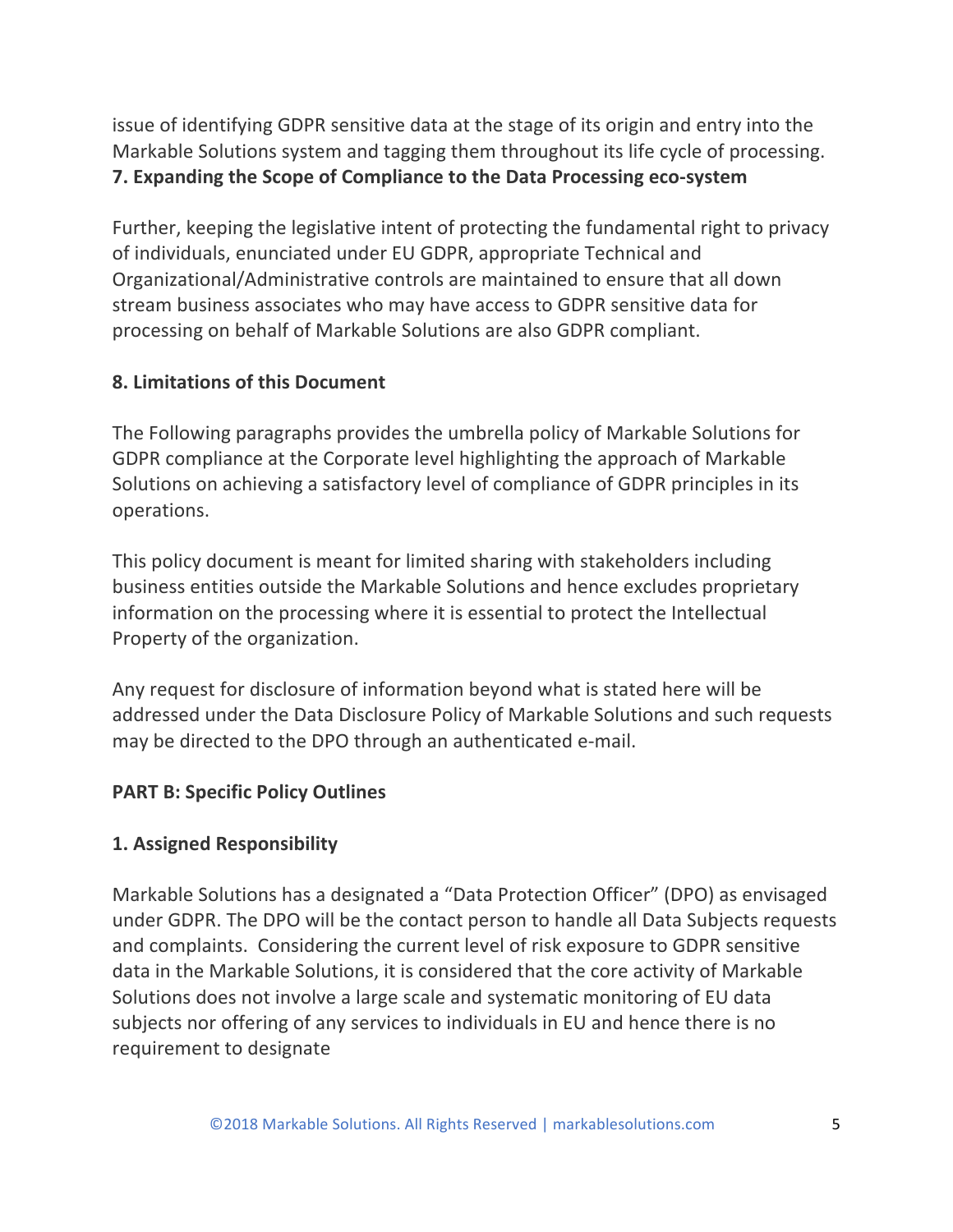An Information Security Governance Committee (ISGC) will be overall in charge of Information Security including GDPR compliance. It will be the apex policy making body of the Markable Solutions group responsible for laying down all information security policies including GDPR policy and will monitor the need to designate any person or a consultant as Data Protection Officer in due course.

# **2. Data Classification**

Markable Solutions is not involved in marketing to any individual natural persons and hence does not normally collect personally identifiable data coming under the regulatory provisions of GDPR. However all potentially identifiable personal data such as e-mail address and phone number of an employee of an organization is classified as "GDPR Sensitive" if the business unit or the employee is known to be in EU/UK.

Accordingly, the entire Business contact data set associated with a physical location address in EU/UK is identified as GDPR Sensitive Data (GSD) and tagged during further processing within the organization. In the absence of the physical location information of the data subject, the physical location of the associated business organization would be considered relevant.

### **3. Data Audit**

Once before  $25<sup>th</sup>$  May 2018 and thereafter at monthly intervals or as otherwise determined by the ISGC, stored data sets will be verified to locate any GSD and verify the compliance requirements associated with it such as whether the data needs to be archived, deleted or otherwise specially secured. Any GSD data set not accompanied by an appropriate "Consent" or "Legitimate Interest Note" will be recommended for deletion. On confirmation, such data will be forensically deleted.

### **4. GDPR Impact Assessment**

After 25<sup>th</sup>May 2018, a Data Protection Impact Assessment (DPIA) will be undertaken whenever a significant new project is undertaken as and when the ISGC identifies the necessity.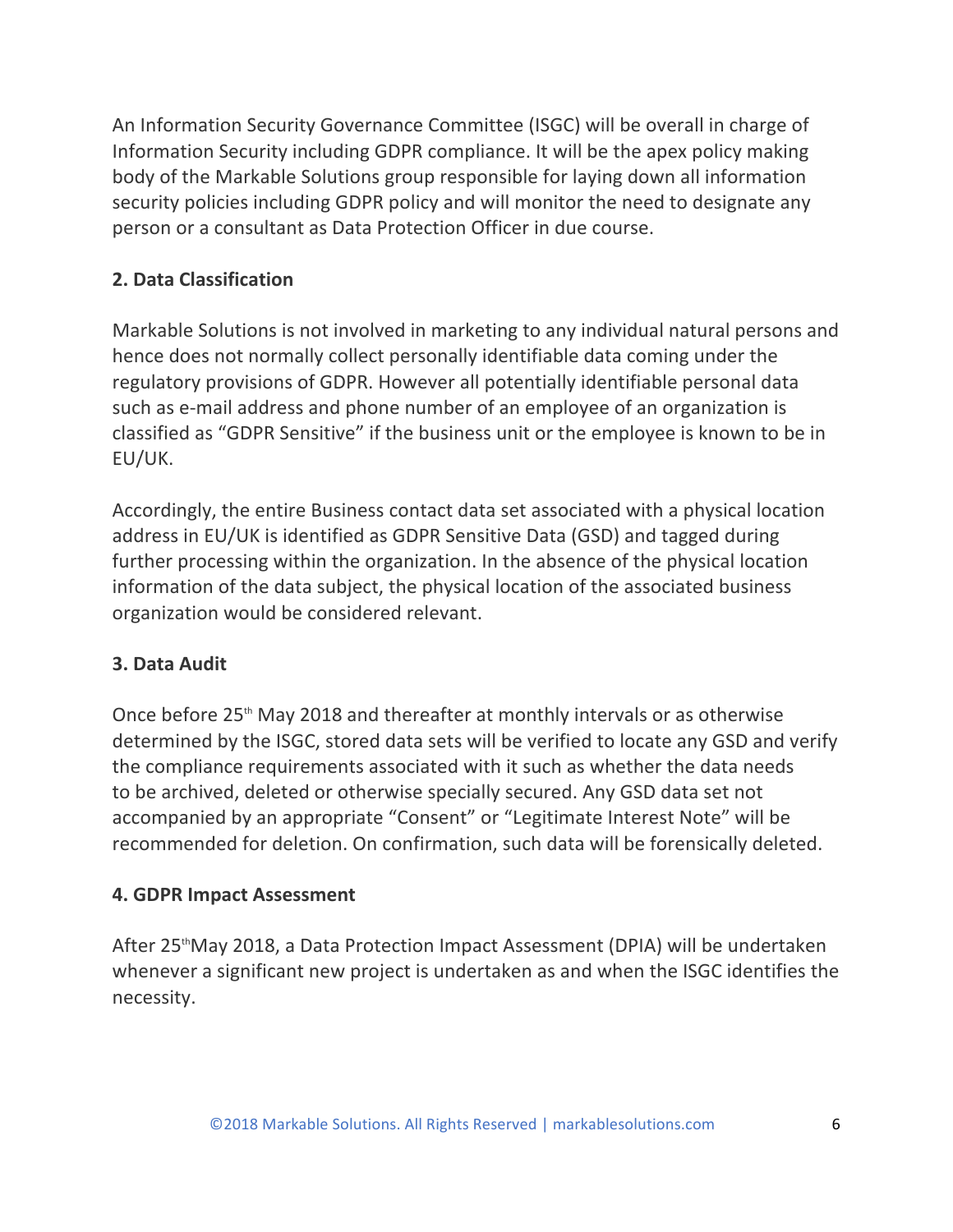#### **5. New Business Acceptance Policy**

On or after  $25<sup>th</sup>$  May 2018 all new business commitments involving processing of data will be subject to the approval of the **ISGC** with a specific GDPR Impact Assessment note submitted from DPO in consultation with the Technical team in charge of the processing.

### **6. GSD Data Storage Policy**

GSD shall be stored in systems, which are accessed only by designated persons on a strict "Need-to-Know Basis". Every GSD set shall be tagged with the Data Controller from whom it was sourced and who is responsible for the collection of the data under a consent or contract. Any specific restrictions associated with such data set shall also be tagged with the data set.

The Data storage shall enable individual data set to be located and processed for execution of any Data Subject's rights such as request for data rectification, data portability, data erasure or data access at any time during its life cycle.

### **7. GSD Data Access Policy**

GSD shall be accessed as per the Access Control policy, which ensures that each GSD data set shall have specific access parameters which defines who can access the data and how they access the data. Only those who are designated as GSD work force shall be allowed access to the GSD data set.

Use of access parameters such as Passwords shall be defined with a degree of complexity and uniqueness as may be required and supplemented with Encryption and Machine ID tags so that GSD data may be accessed only from specific hardware, which are assigned to authorized GSD work force.

Where data storage is on the cloud, only GDPR compliant cloud services shall be used along with additional controls as may be required in ensuring that data at storage and transit shall be protected from unauthorized access. Project specific GSD shall be stored in such a manner that only employees associated with a given project get access to the data. Cross project access shall be regulated on a need basis.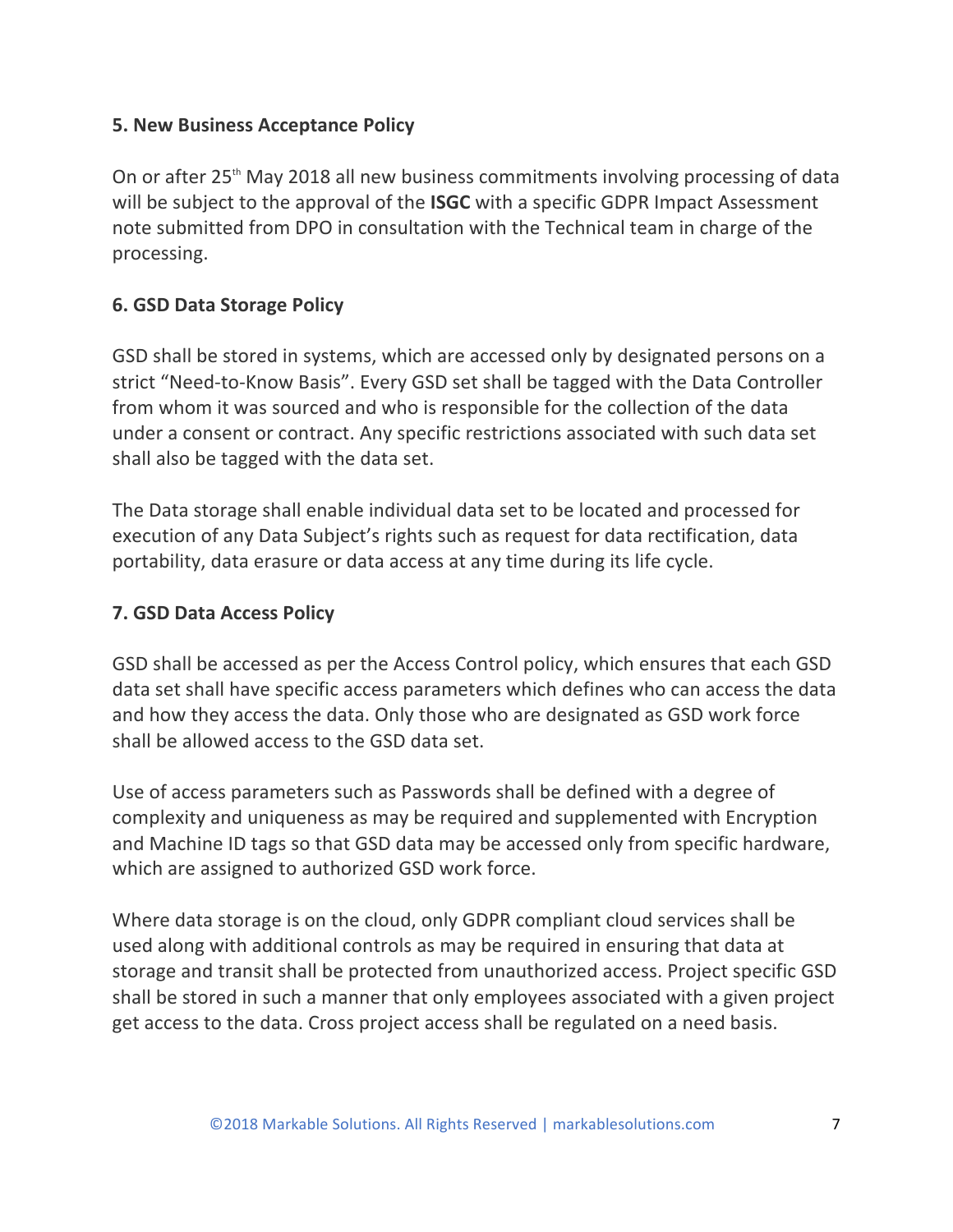# **8. GSD Data Retention Policy**

GSD shall be retained in active process environment only for the minimal period for which it is required for processing. Thereafter, the data shall be archived securely as per the requirement identified under legitimate interest for example until the project billing cycle is complete. Subsequently, data shall be continued in secure archiving or destroyed as per the identified legitimate interest requirements of the Company.

A monthly review of archived data shall be undertaken to identify data that is no longer required which shall be referred to **ISGC** for disposal instructions. Legal obligations on data retention which may arise due to any overlapping legislations shall be factored into the legitimate interest assessment.

### **9. GSD Data Disclosure Policy**

Any request for disclosure of GSD shall ordinarily be received only from the source Data Controller. It is recognized that requests received directly from the data subjects are subject to phishing risk and such requests if any shall be referred to the corresponding Data Controller who collected the data from the data subject under a consent or contract that may exist between them.

The data to be disclosed shall be sent only to the Data Controller for onward transmission to the Data subject after properly authenticating the identity of the representative of the Data Controller who makes the request.

In exceptional circumstances where data needs to be disclosed directly either to a data subject or his authorized representative or a law enforcement authority, adequate authentication of the identity of the person making the request shall be ensured. All data disclosure requests are to be approved by the ISGC before release of the data and the request as well as the assessment documents shall be considered as required GDPR compliance documentation.

### **10. GSD Data Incident Management Policy**

An "Incident" under this code shall be any observation that has the potential to indicate that GSD compliance code or any policies or procedures there under has been violated whether, or not any data is suspected to have been compromised.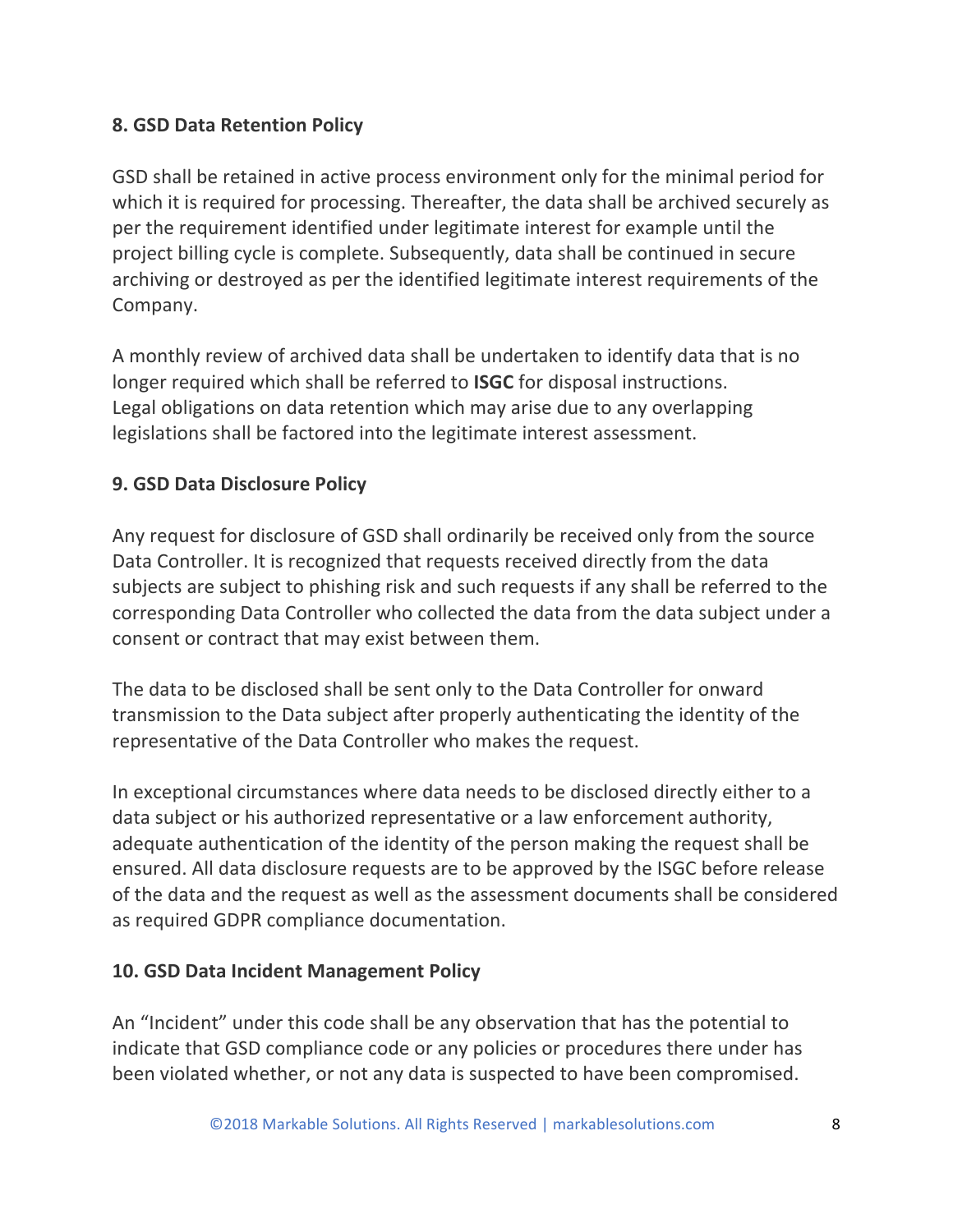A whistleblower's policy may be used to ensure that incidents are reported promptly by any observer either within the Company or outside.

Any such incident, which comes to the knowledge of Markable Solutions shall be logged in a GSD Incident Management Register and referred to the DPO for immediate action. The DPO shall review the incident report and take immediate steps to resolve the incident, and to report the incident to the ISGC.

The ISGC will convene a meeting expeditiously and evaluate the incident to identify if it involves any suspected data breach. Where necessary, ISGC may order an immediate techno legal audit of for a risk assessment of the incident. Based on the risk assessment ISGC shall decide the need for further action including sending a data breach notification to the Data Controller associated with the Data.

An incident where another employee of the organization has accessed GSD is considered as a Security Incident and not necessarily a "Breach". However, such incidents shall be investigated as to the cause of unauthorized access and if it is an unintentional accidental access it may be resolved with a suitable internal disciplinary action as per the HR policy.

If data has not moved out or accessed by an outsider, the incident may be classified as an internal data accident not amounting to a breach. In the event the access or data moved out is known to be in encrypted form and was in a state in which it was undecipherable by the recipient, subject to suitable internal investigation as to the security of the associated decryption key, the access may be classified as an internal data accident not amounting to a breach.

### **11. GSD Data breach Notification Policy**

A "Data Breach" incident is an incident in which Markable Solutions, after necessary investigation, comes to the knowledge that access to any specific data set under GSD has been compromised and an external entity has come to access or send out a GSD set.

Such data breach incident shall be immediately reported to the ISGC, which shall without further delay notify the Data Controller associated with the data set along with relevant details of the incident. Such report shall specify the nature and extent of the breach, time and data of the breach, the details of the affected data subjects,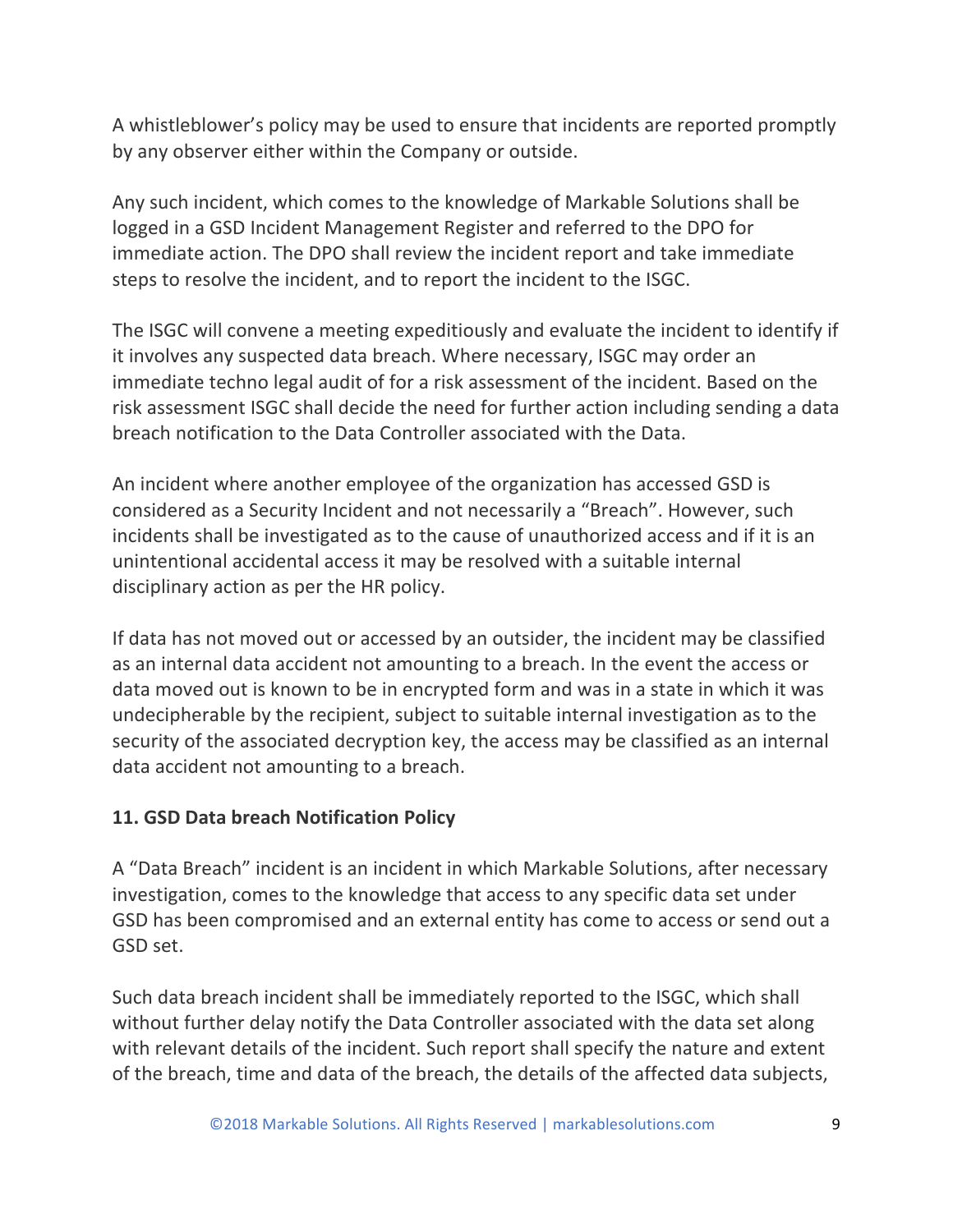action taken on the noticing of the breach etc. Where necessary the data breach may be also reported to a supervisory authority.

### **12. GSD Data Subject's Rights Management policy**

The Markable Solutions data processing system has incorporated "Privacy and Security by design" to enable compliance of GDPR requirements particularly in respect of the Rights of the Data Subject provided under GDPR. To meet these rights of the data subject such as "Access", "Rectification", "Erasure", "Portability" and right to impose "Restrictions", Markable Solutions has enabled its GSD storage and access systems in such a manner that a data set belonging to a specified data subject may be extracted separately and processed. The system has therefore been designed to be compliant to the most stringent requirements of GDPR.

Whenever a request for exercising of such rights is received from a Data Subject, as per the Data disclosure policy, the request is first validated and then in case the data has been received from a Data Controller, the data controller would be requested to confirm the data disclosure.

Ordinarily the request is processed in communication with the data controller and if it is to be ported, it is returned to the Data Controller. In exceptional circumstances where Markable Solutions must handle the request of a data subject without the cooperation of the data controller, appropriate precautions will be taken to prevent a wrongful disclosure since it would be in the legitimate interest of Markable Solutions to be indemnified against any possible wrongful disclosure.

### **13. GSD Data Transmission Policy**

GSD data may ordinarily flow into the system through an application interface (API). The access to the interface is through secure password access system augmented with a suitable second factor authentication where significant GSD risk is identified. The data transmission is on an encryption basis subject to management of transmission security covering known vulnerabilities.

The application itself along with its inherent storage and processing elements and the API are secured against unauthorized access and malicious attacks by an appropriate malware and secured access management system. Where GSD set is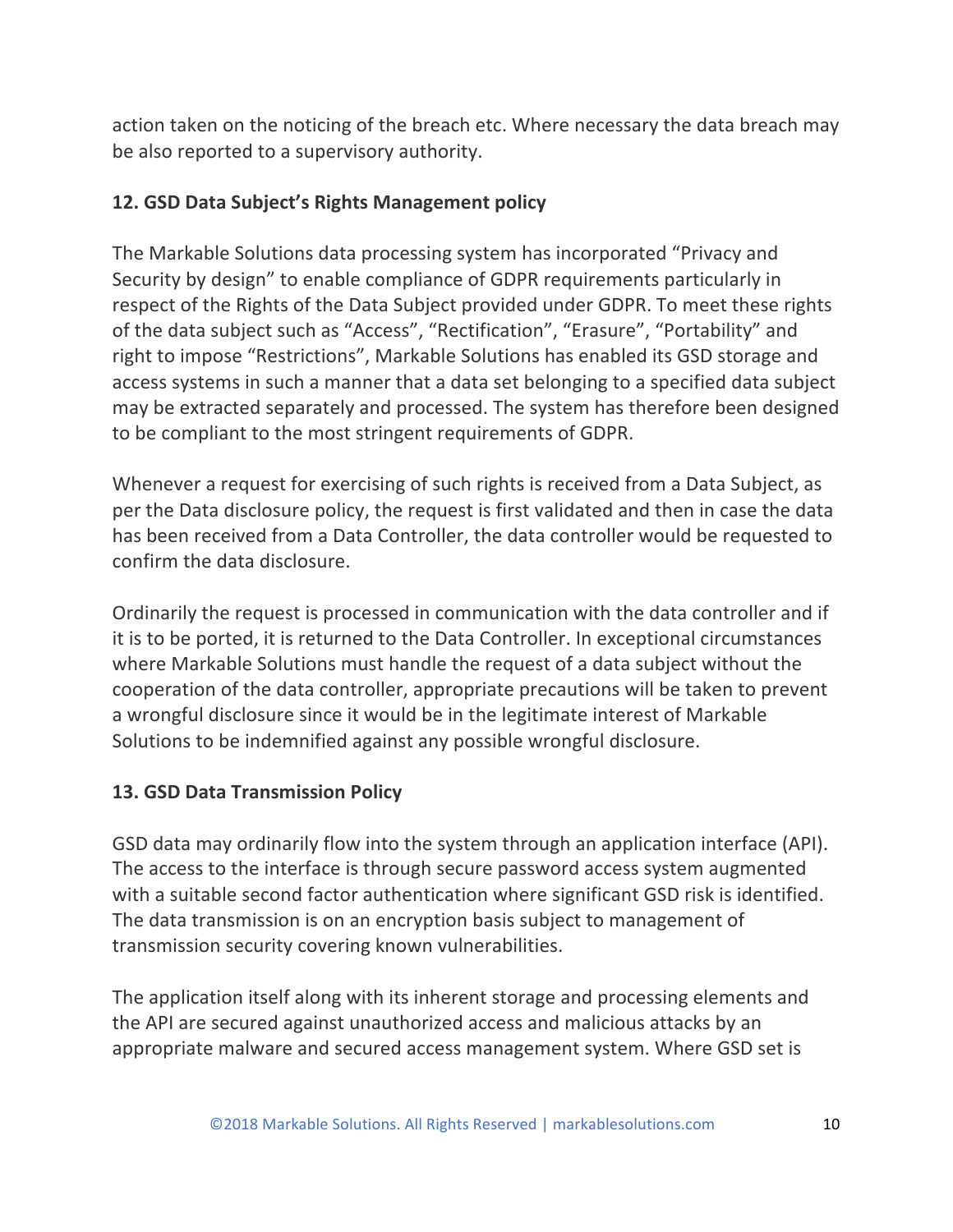transmitted to the Customer actor also, the transmission is managed through encrypted communication channels either through an API or an encrypted e-Mail.

### **14. GSD Marketing use Policy**

When Markable Solutions uses GSD for any marketing purpose either through E Mail or Tele-calling or otherwise, care is taken to ensure that there is an appropriate consent or contract to enable such communication.

Markable Solutions also insists that its customers do not use the GSD except as per the available permissions. Where an unambiguous consent is not available, no business contact data is collected from the lead generators or passed onto the customers. Such data is killed at the first instance when it enters the Markable Solutions system and identified as a "GSD without proper processing consent".

# **15. GSD Consent Policy**

All information classified as GSD by the data subject being in EU/UK or his/her employer being in EU/UK shall be accepted only if the data subject has provided an explicit consent based on the format as required under GDPR. In the pre-GDPR scenario, such consents had been generally collected under the principles of Personal data processing, which included a Privacy Notice. Such Privacy Notice indicated what information was being collected, the purpose of collection, the time for which it would be retained, how it would be secured, whether the information was accurate, whether it would be transferred out of EU for processing etc. Some of the consents were based on the "Opt-in" principle as a default setting. Under GDPR, it is essential that personal data is collected only based on an Explicit Consent where "Opt-Out" is the default option and only based on an affirmative action indicating acceptance, the consent would be accepted.

Additionally, the Privacy notice should also indicate that the Data subject has certain rights such as "Right to be informed of the identity of downstream processors", "Right to access and rectification", "Right to Portability and Erasure".

In view of the new requirements, all consents obtained in the pre-GDPR format shall be considered as invalid and Markable Solutions will discard such data.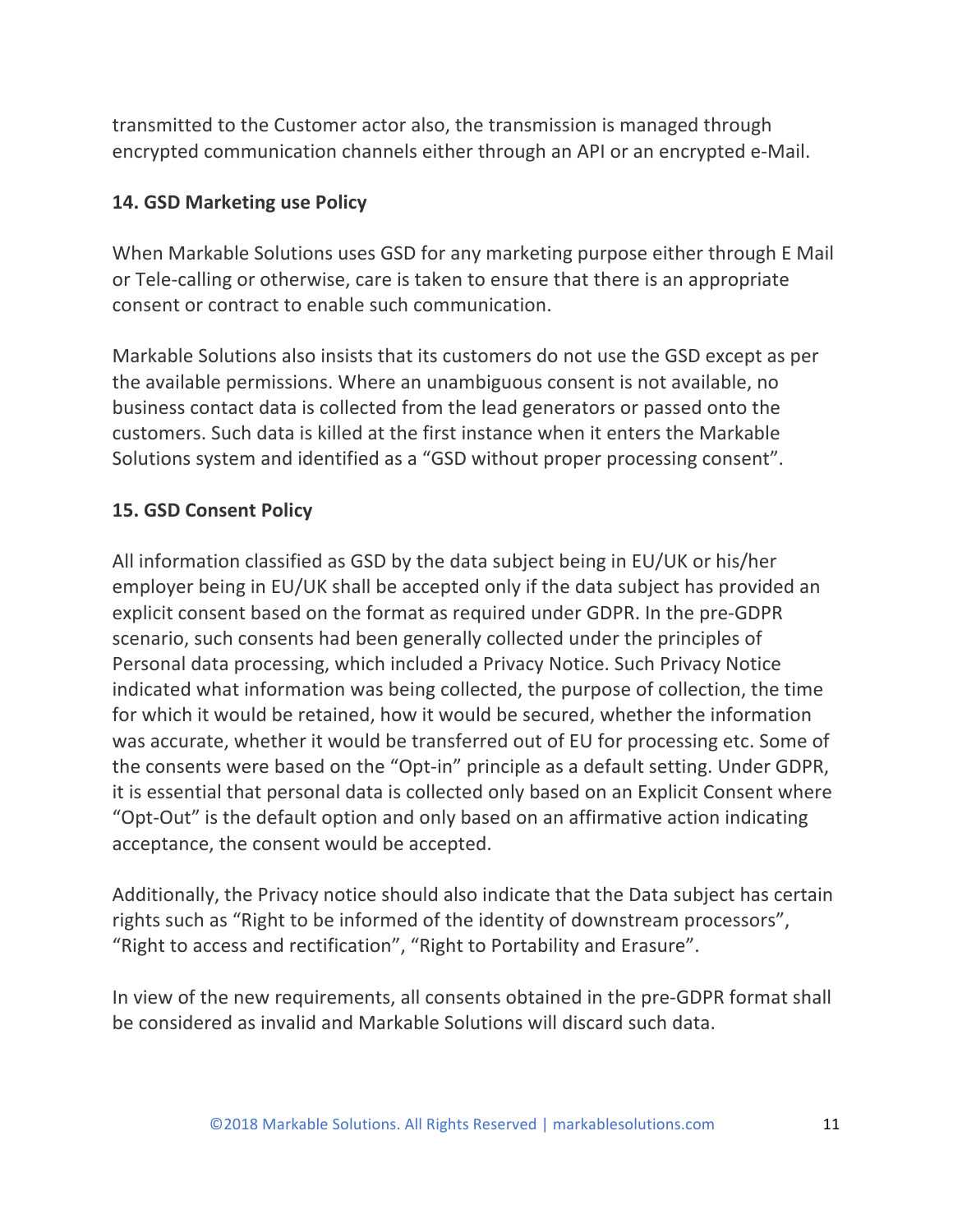### **16. GSD Stakeholder Communication Policy**

Markable Solutions operates through many external organizations that are stakeholders in Markable Solutions' GDPR compliance program. Such organizations include its Customers, Lead Generators, Sub-Contractors etc. For effective compliance, no GSD data should be exchanged in any communication with the stakeholders except through secure transmission and to authorized representatives only.

While the communication through API is controlled by the access policy, any other communication through e-mail should be controlled with an E-Mail Communication policy. Essentially an E-Mail Communication policy shall define that sharing of any GSD or GDPR compliance information with a stakeholder shall be only through a notified contact e-mail address that will be in most cases the DPO of the other organization. Where necessary the E-Mail communication may be encrypted and authenticated with a digital signature.

## **17. GSD Legitimate Interest identification Policy**

Markable Solutions recognizes that certain rights of the data subjects such as Data Erasure or Data Rectification could conflict with the legitimate interest requirements of Markable Solutions or may conflict with the data retention laws, which may be otherwise applicable for the data in view of other legislatory obligations. In call cases of Data Subject's Rights being implemented, Markable Solutions will evaluate the request before taking further action. In the event Markable Solutions recognizes a need to refuse the request or modify it for acceptance, the reasons would be documented, and a GSD Legitimate interest note would be developed by the ISGC.

Where the data is not required to be active, it may be archived securely until the legitimate interest expires. The reasons for exercising legitimate interest argument for processing the data subject's request shall be conveyed to the Data Controller who is responsible for the Data Subject for onward transmission to the data subject.

### **18. GSD People Management Policy**

GSD will be considered as a data set that requires exclusive and special attention in terms of information security while it is in the custody of Markable Solutions.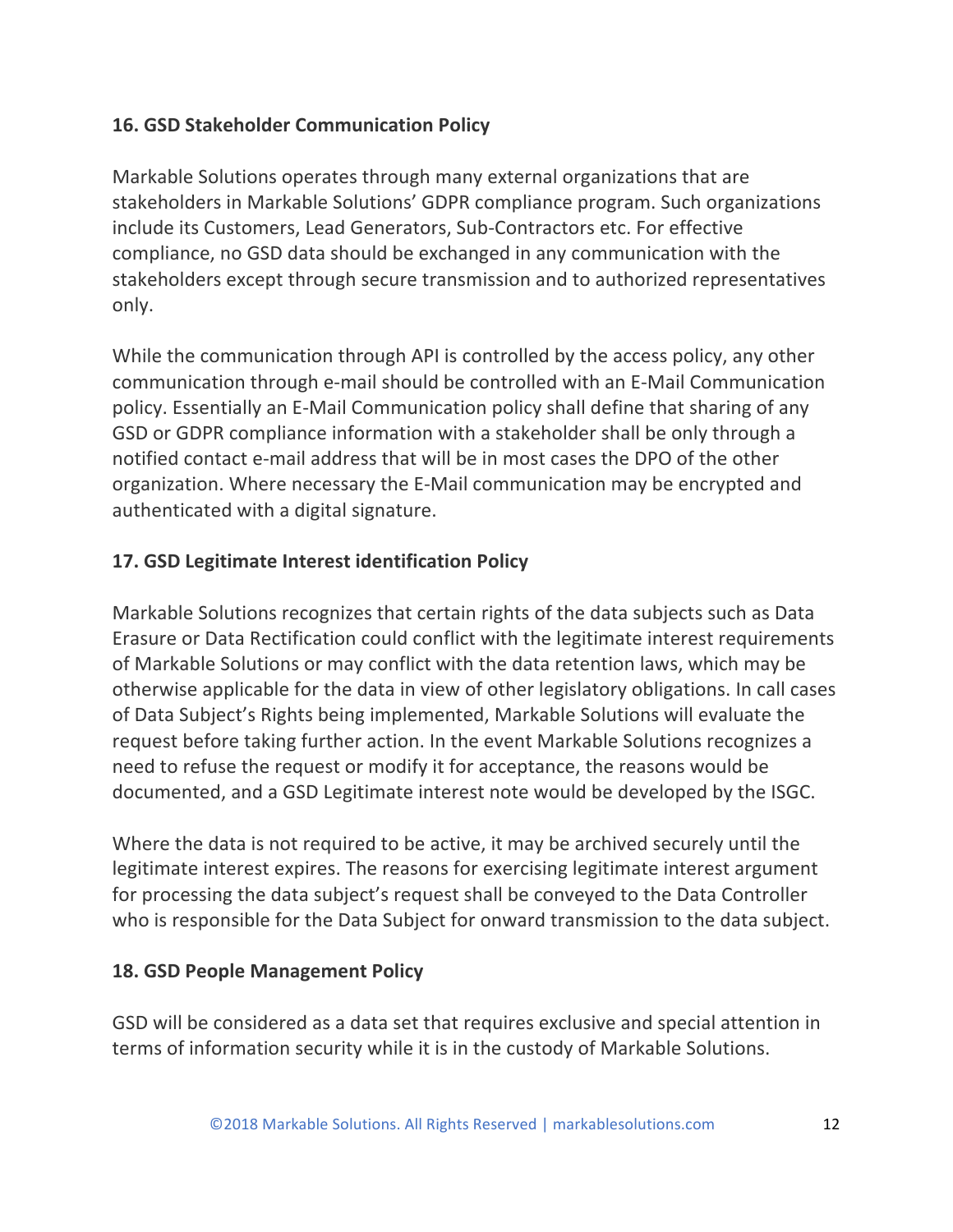Hence, GSD would be suitably tagged and processed on a need to know basis by a specially trained set of employees. These employees and the systems in which GSD would be stored, accessed and processed would be managed securely considering the level of risk that is associated with GSD.

Assignment of people to this GSD processing and their removal shall be managed with the appropriate security measures including a higher level of back ground verification, training, physical access identities, sanction policies etc. The HR policies need to be appropriately upgraded for the GSD workforce as may be required.

# **19. GSD Pseudonymization Policy**

It is recognized that Pseudonymization is a strategy to reduce the risks in the processing of GSD. Pseudonymized personal data is not considered as "Personal Data" for GDPR regulation provided the Pseudonymization process is adequately structured. In view of the current level of exposure of its operations to the GDPR Risks Markable Solutions has not considered it necessary at present to use Pseudonymization as a strategy for risk mitigation.

### **20. GSD DRP-BCP Policy**

Markable Solutions recognizes the importance of an effective Disaster Recovery and Business Continuity plan for its operations including the operations involving GSD processing. Markable Solutions will maintain adequate back up of GSD data and reasonable ability to maintain Business Continuity in case of any contingency.

# **21. GSD Compliance Documentation Policy**

The measures of GDPR compliance shall be documented so that they would be available for review. The Compliance documentation shall be retained for a minimum period of 6 years since its creation. In the event any document is potential evidence for law enforcement requirements or for defending the legitimate interest of Markable Solutions, such document would be retained if the requirement persists.

# **22. GSD Audit Policy**

An Internal Security audit team of Markable Solutions shall audit the information assets of Markable Solutions at least once in a year to assess the level of security and